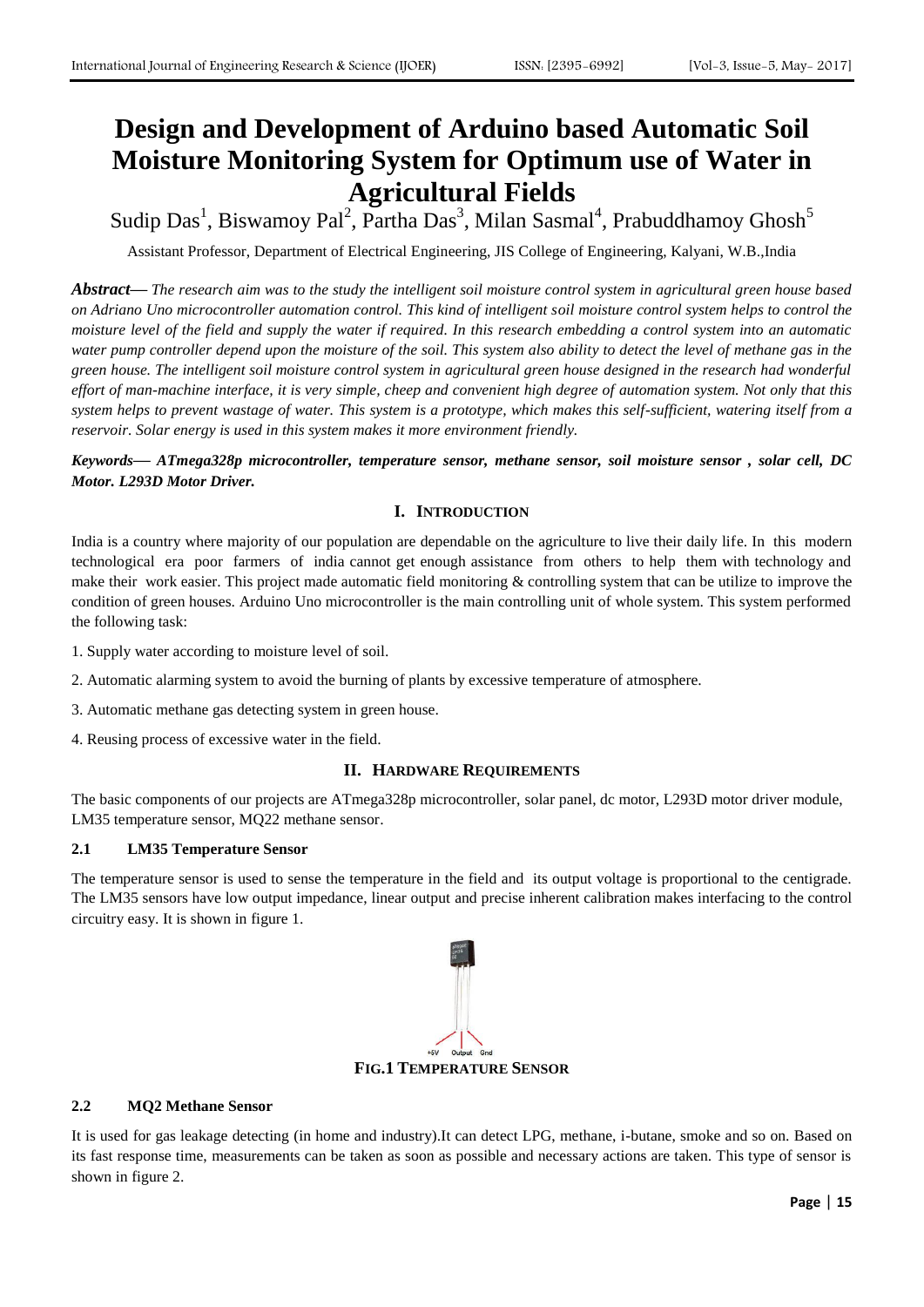

**FIG.2 METHANE SENSOR**

#### **2.3 Soil Moisture Sensor:**

The soil moisture senses the moisture content in the soil and based on the value that is showed on the display, according to the control circuit motor will be start ant it will pump the water with the help of a pump and the pumping actions will continue till it fulfills the conditions. With the help of this sensor which is shown in figure 3 we can find whether the soil is dry or wet. A local circuit connection is shown in figure 4.





**FIG.3 SOIL MOISTURE SENSOR FIG.4 SOIL MOISTURE CIRCUIT**

#### **2.4 DC Motor & Drive Circuit:**

There are two dc motors used in this project. The 1<sup>st</sup> dc motor works only to help the pump to pump water into the soil when the moisture level of the soil shown in the monitor is below the rated level that has been set in microcontroller program. And the  $2<sup>nd</sup>$  dc motor works only in case when rain fall and execs water was suction by that motor. Stored in a supply tank for reusing the store water. The fig.5 shows the dc motor which used in this system. In this project L293D used for conversion binary data to mechanical data. The driver circuit as shown in figure 6.





### **2.5 Arduino Uno**

The Arduino Uno is a microcontroller is shown in figure 7 that has 14 digital input-output pins.6 analog inputs,16 MHz ceramic resonator. It is connected with a computer with the help of a USB cable or powers it with ac to dc adapter or a battery for power supply.



**FIG.7 ARDUINO UNO MICROCONTROLLER**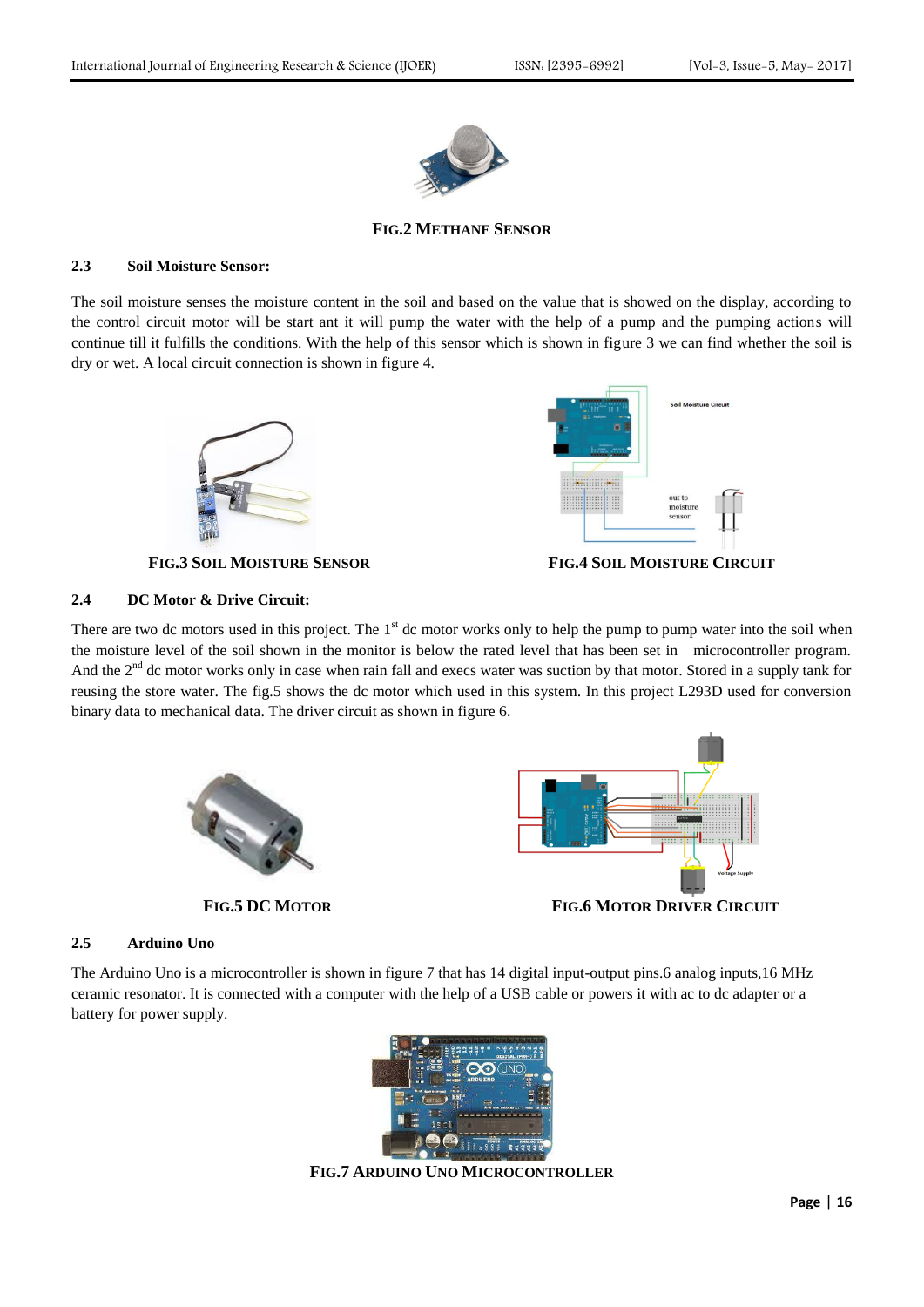#### **III. OBJECTIVES**

In non conventional energy era, solar energy is one of the most effective energy sources , so solar cells are used to power our circuit .The main objective of this project was to design a greenhouse monitoring system that is be highly reliable and is useful for harvesting crops. Our project mainly focuses on the control of parameters such as-temperature, methane quantity, soil moisture .The block diagram of the greenhouse monitoring system has been shown in Figure 8.

#### **IV. BLOCK DIAGRAM**



## **FIG. 8 BLOCK DIAGRAM**

#### **START SENSE TEMPERATURE SENSE SOIL MOISTURE** SENSE METHANE **DISPLAY UNIT YFS** IS<br>TEMPERATURE>30 **NO IS AMOUNT OF** METHANE>300 **YES NO IS SOIL MOISTURE** LEVEL<300 TURN ON GREEN **TURN ON LED** LED **YFS** TURN ON DO TURN ON RED LED **NO MOTOR** TURN ON BUZZER **IS STORED RAIN WATER LEVEL>80 YES NO TURN ON SUCTION MOTOR** MOTOR IS OFF

#### **V. FLOW CHART**

**FIG. 9 FLOW CHART**

#### **VI. METHODOLOGY**

In case of hardware implementation the sensors –temperature sensor, soil moisture sensor, methane sensor were connected with the ATmega328p microcontroller and was connected with the microcontroller with the motor driver module and the power was supplied with the help of a solar panel. Flow chart of this entire project has been shown in Figure 9. The sensors sensed the parameters such as temperature, methane quantity, soil moisture and the microcontroller sensed the values from them and was displayed onto the LCD screen and accordingly the control actions were done that were needed. In case of temperature sensor, if temperature is increased then the greenhouse door was closed manually and if the moisture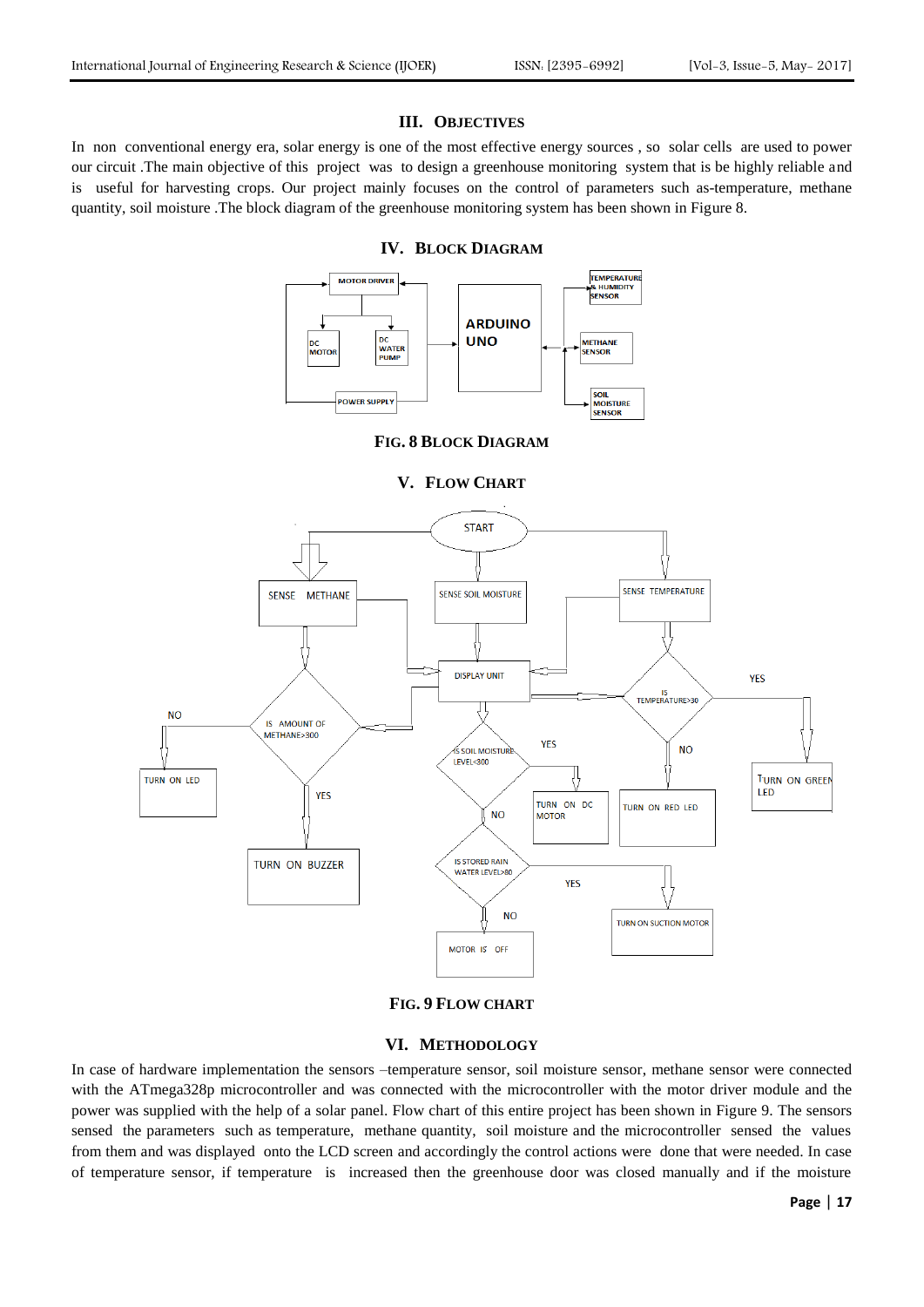quantity of the sand is less than the desired value then accordingly motor was on and vice-versa. Schematic diagram of this project is shown in figure 10.



#### **FIG.10 SCHEMATIC DIAGRAM**

#### **VII. RESULT**

All Sensors determined the soil moisture level, Humidity, Temperature, Methane gas at the root zone. Arduino Micro controller should get sensor data in per minute. Micro controller should record & analyze all the data and take correct action. Soil moisture sensor takes an important role in an agricultural system controller. Soil moisture level set as per based on plant specification, soil type, seasonal rainfall. Arduino microcontroller should upload that observed data in every hour and supply water flow as per requirements.

Efficient results have been obtained from the following project. Table 1 shows the recorded data at field in several days. The hardware implementations have been successful and they are reliable and the sensors that we are using are giving good results and performing to the expectations.

| <b>RECORDED DATA</b> |                    |                   |                         |                      |
|----------------------|--------------------|-------------------|-------------------------|----------------------|
| Date & Time          | <b>Atmospheric</b> | <b>Atmosphere</b> | <b>Soil Temperature</b> | <b>Soil Moisture</b> |
| (11.30am)            | <b>Temperature</b> | Humidity $(\%)$   |                         | $(\%)$               |
| 20/04/2017           | 29                 |                   | 28                      |                      |
| 21/04/2017           | 28                 |                   |                         | 30                   |
| 22/04/2017           | 30                 |                   | 29                      |                      |
| 23/04/2017           | 32                 |                   | 31                      |                      |
| 24/04/2017           | 33                 |                   | 32                      |                      |

**TABLE 1**

#### **VIII. APPLICATION AND FUTURE SCHOPE**

The application of greenhouse monitoring system in agricultural aspect is immense. The automated greenhouse monitoring system will help to reduce the efforts and workloads of human and will be helping to produce plants at the absolute parameters they want them to plant and it will reduce the error. Its ability to control appliances through internet may be integrated for further case. In near future the system can be made 100% autonomous so that it can take all the necessary actions and will result in a effective plant growth. And if we use the bi-directional motor pump, but the rest of the project set up will be same, in that case the system will be cost effective.

#### **IX. CONCLUSION**

This project of greenhouse monitoring system has been developed based on the arduino Uno. The microcontroller circuit has been developed with less number of components and is highly reliable. After verifying the data that was shown in got in monitor, assured about the success of the project. Presence of each module has been systematic out and placed carefully, thus contributing to the best working of the every unit. Thus, the Arduino Based Automatic soil moisture monitoring system has been designed and tested successfully. Project snapshots are shown in figure 11.